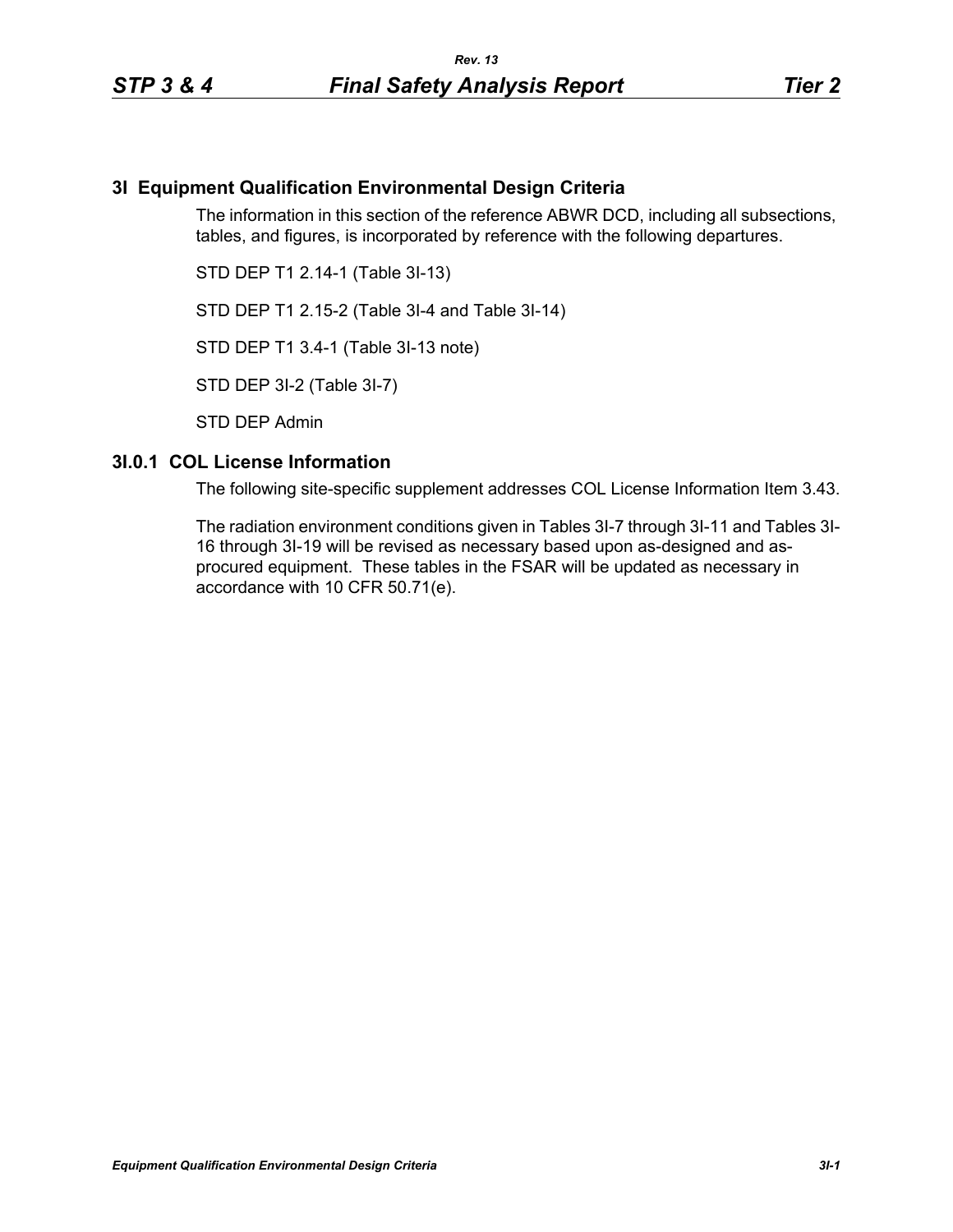# **Table 3I-4 Thermodynamic Environment Conditions Inside Reactor Building (Outside Secondary Containment) Plant Normal Operating Conditions**

| <b>Plant Zone/Typical Equipment</b>        | Pressure <sup>1</sup><br>kPaG | <b>Temperature</b><br>°C | <b>Relative</b><br><b>Humidity</b> |  |
|--------------------------------------------|-------------------------------|--------------------------|------------------------------------|--|
|                                            |                               | Max 50 60                | Max 90                             |  |
| Diesel generator rooms [Figs. 1.2-8/9.5-6] |                               | Min 10                   | Min 10                             |  |

# **Table 3I-13 Thermodynamic Environment Conditions Inside Reactor Building (Secondary Containment) Plant Accident Conditions1 (Continued)**

|                                                                                                                                                                                                                                     |                                                     |                                      | Time <sup>*</sup>                             |                          |                   |
|-------------------------------------------------------------------------------------------------------------------------------------------------------------------------------------------------------------------------------------|-----------------------------------------------------|--------------------------------------|-----------------------------------------------|--------------------------|-------------------|
| <b>Plant Zone/Typical Equipment</b>                                                                                                                                                                                                 |                                                     | 1(h)                                 | 6(h)                                          | 12(h)                    | $100$ (day)       |
| FCS <sup>6</sup> valves including<br>Jeolation valve (recombiner<br><del>isolation valve hecomolite</del> i<br>instrument, controls), electrical<br>equipment (power source<br>$\text{cable}$<br><del>cabicoj riyo. 1.2 0/0.2</del> | Temperature (°C)<br>Pressure (kPaG)<br>Humidity (%) | <u> 120</u><br>$102.97^{3}$<br>Steam | 420<br><del>102.97<sup>3</sup></del><br>Steam | 66<br>3.43<br><b>100</b> | 66<br>0<br>90 max |

4. *Safety-related motor control centers, power centers, metal clad switchgear, and remote multiplexing units* digital logic controllers *in the reactor building are located outside the secondary containment in the emergency electrical equipment rooms.*

# **Table 3I-14 Thermodynamic Environment Conditions Inside Reactor Building (Outside Secondary Containment) Plant Accident Conditions**

| <b>Plant Zone/Typical Equipment</b>       | Pressure <sup>1</sup><br>kPaG | Temperature<br>°C | <b>Relative</b><br><b>Humidity</b> |  |
|-------------------------------------------|-------------------------------|-------------------|------------------------------------|--|
|                                           |                               | Max 50 60         | Max 90                             |  |
| Diesel generator room [Figs. 1.2-8/9.5-6] |                               | <b>Min 10</b>     | <b>Min 10</b>                      |  |